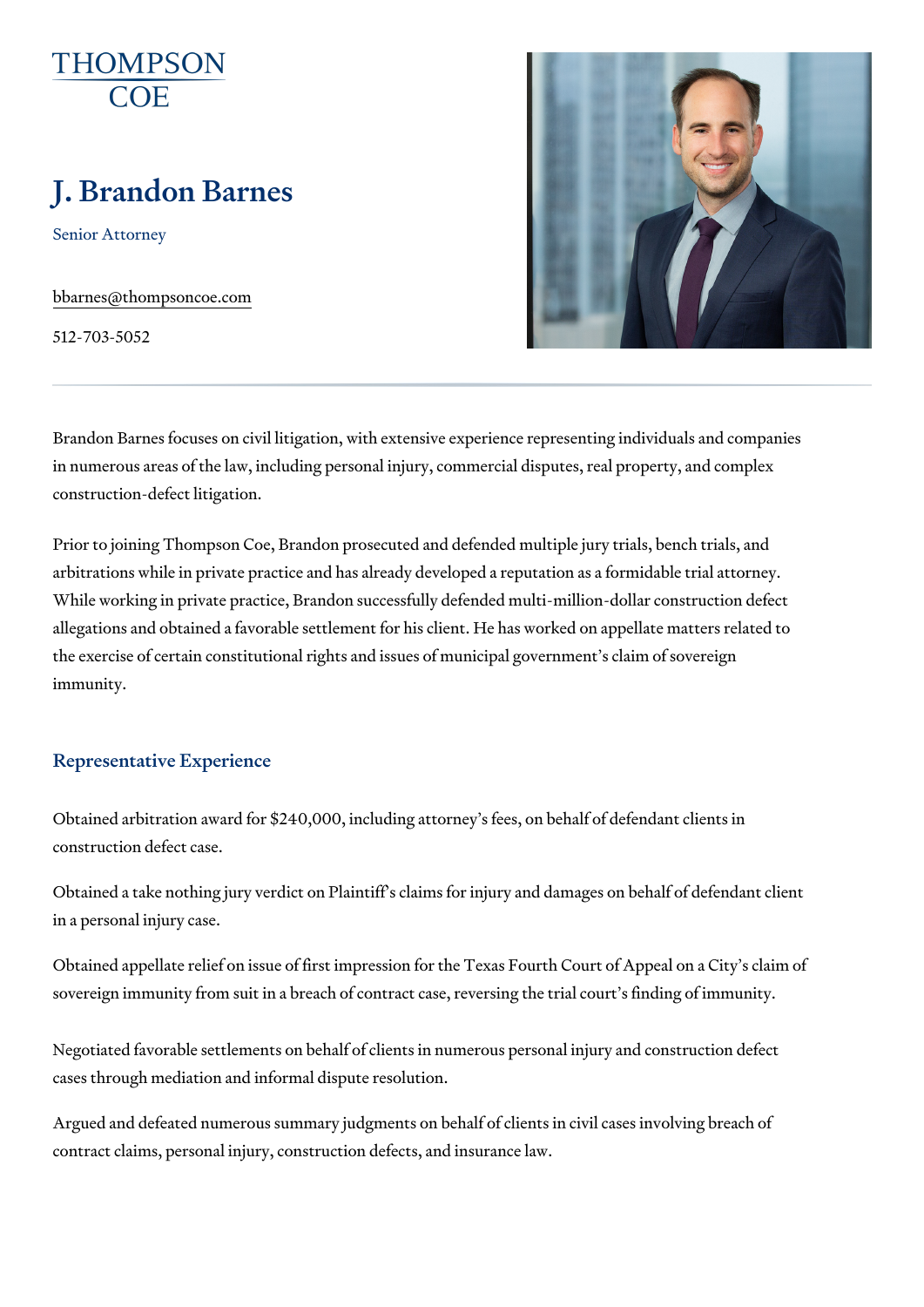#### Awards & Recognition

UNITED STATES SUPREME COURT HISTORICAL SOCIETY Hughes-Gossett Award 2017

U.S. DEPARTMENT OF COMMERCE Import-Export Fellowship 2012

### Related Services

#### [Constru](https://www.thompsoncoe.com/people/j-brandon-barnes/)ction

[General Liability/Catas](https://www.thompsoncoe.com/people/j-brandon-barnes/)trophic Injury

[Insura](https://www.thompsoncoe.com/people/j-brandon-barnes/)nce

#### Publications & Speaking Engagements

The Font of Federal Power: Filburn and the Aggregation Principle V. 42, I. 2 Journal of Supreme Court History March 2017

### Education, Admissions & Activities

EDUCATION

St. Mary's University School of Law J.D., 2015 Dean's List American Constitution Society

### Texas State University

B.A., magna cum laude, 2012 Dean's List

#### BAR ADMISSIONS

### Texas

2015

COURT ADMISSIONS